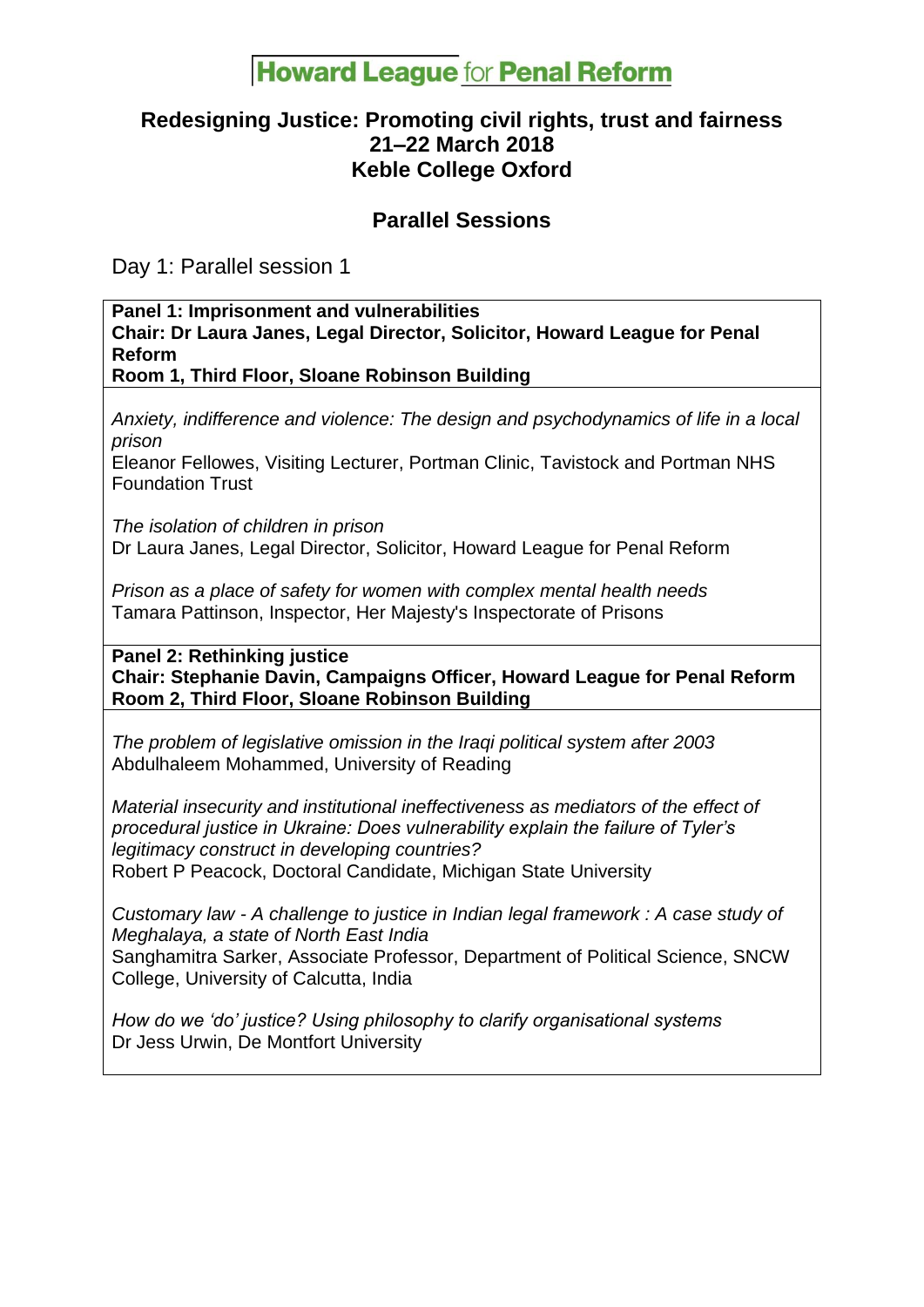#### **Panel 3: Citizenship Chair: Dr Julie Trebilcock, Middlesex University and Howard League Research Advisory Group Room 3, Third Floor, Sloane Robinson Building**

*Prisoners' rights and penal reform in a European context: Exploring obstacles to policy transfer*  Dr Tom Daems, Leuven Institute of Criminology (LINC)

*Redefining the prisoner as citizen* Professor Susan Easton, Brunel Law School

*Criminal records, 'collateral consequences' and civic purgatory: How might we achieve 'justice as fairness'?* Dr Andrew Henley, Lecturer in Criminology, Keele University

**Panel 4: Education and criminal justice Chair: Anna Spencer, Caseworker, Howard League for Penal Reform Room 4, Third Floor, Sloane Robinson Building**

*Learning cultures in prison: Creating spaces of aspiration* Morwenna Bennallick, PhD candidate, Royal Holloway, University of London

*Rethinking the school-to-prison pipeline: Moving from institutional entanglements to civic ecologies*

Dr Benjamin Justice, Professor and Chair, Department of Educational Theory, Policy and Administration, Rutgers University Graduate School of Education

*Re-engaging young offenders with education in a secure custodial setting: Reality over rhetoric*

Adeela ahmed Shafi, University of Bristol; Senior Lecturer in Education, University of **Gloucestershire** 

**Panel 5: Diversion**

**Chair: Andrew Neilson, Director of Campaigns, Howard League for Penal Reform**

**Room 5, Third Floor, Sloane Robinson Building**

*Keeping criminal cases out of court* Rob Allen, Independent Researcher

*Preventing the unnecessary criminalisation of children in residential care in England* Claire Sands, Youth Justice Researcher Andrew Neilson, Howard League for Penal Reform

*Diversion in youth justice: What can we learn from historical and contemporary practices?*

Professor Roger Smith, University of Durham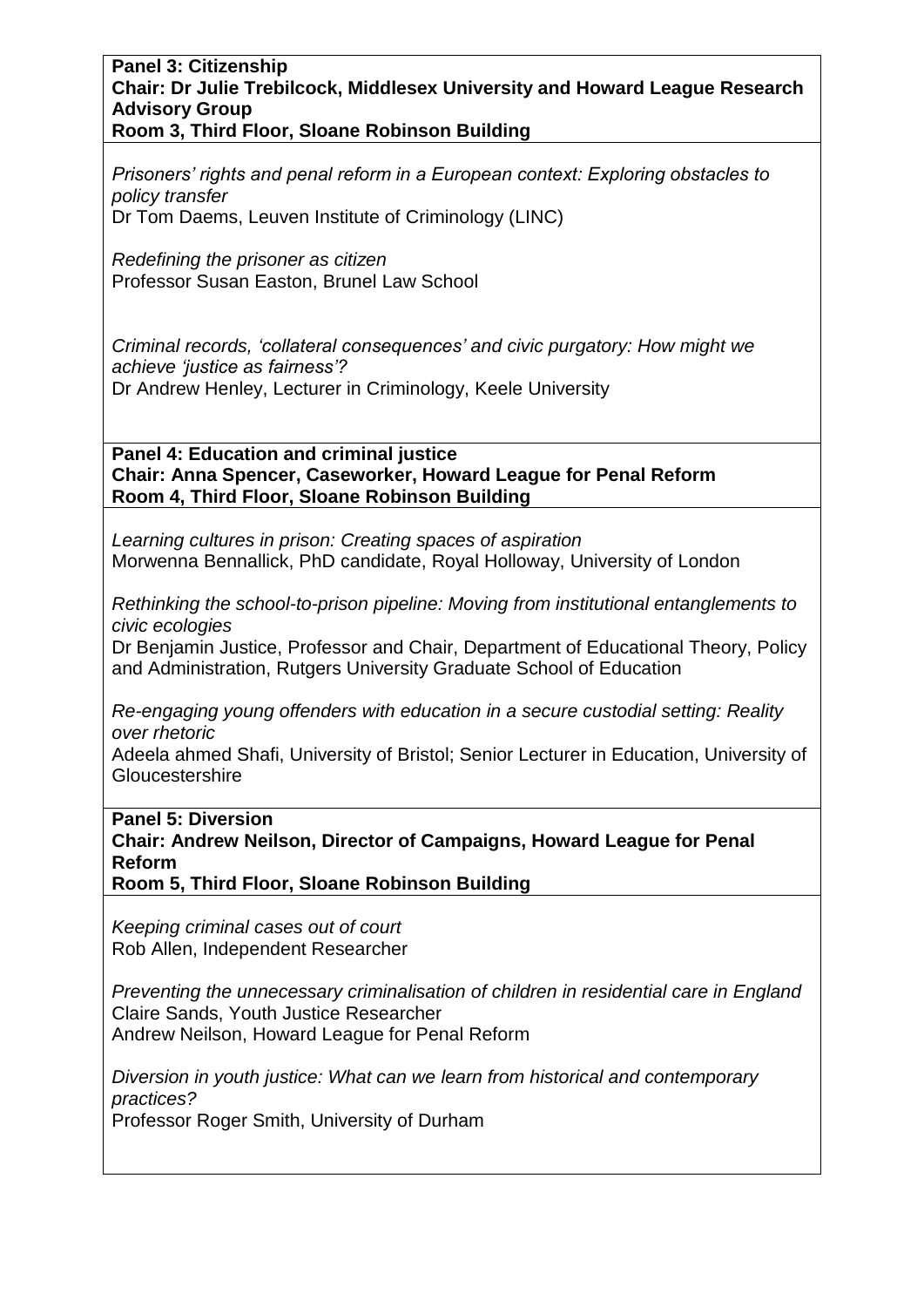**Panel 6: Penal policy and practice Chair: Eoin McLennan-Murray, Chair, Howard League for Penal Reform Room 6, Third Floor, Sloane Robinson Building**

*Monuments in stone: A comparative historical analysis of prison building programmes in England and Wales since 1959* Dr Thomas Guiney, Mannheim Centre for Criminology, London School of Economics and Political Science

*Understanding and reducing the use of imprisonment: Emerging evidence from ten jurisdictions*

Catherine Heard, Director, World Prison Research Programme and Senior Research Fellow, Institute for Criminal Policy Research, Birkbeck *When is a National Preventive Mechanism truly independent?*

Professor Nick Hardwick, Royal Holloway University of London

Marie Steinbrecher, Royal Holloway University of London

### **Panel 7: Creative methodologies and activism Chair: Anita Dockley, Research Director, Howard League for Penal Reform O'Reilly Theatre, Sloane Robinson Building**

*Serious games: Socially engaged art practice within the criminal justice system* Dr Emma Murray, Liverpool John Moores University

Anne Hayes, Liverpool John Moores University

Dr Will Jackson, Liverpool John Moores University

Dr Steve Wakeman, Liverpool John Moores University

Hwa Young Jung, Artist

Emily Gee, Adults Learning Manager, Foundation for Art and Creative Technology, Liverpool

Aimee Harrison, Learning Coordinator, Foundation for Art and Creative Technology, Liverpool

**Panel 8: Courts and sentencing**

**Chair: Lorraine Atkinson, Senior Policy Officer, Howard League for Penal Reform**

**Douglas Price Room**, **Sloane Robinson Building**

*'Severe environmental deprivation' defence: A criminal law intervention* Dr Louise Kennefick, Maynooth University

*'Drunk and doubly deviant?' Gender, intoxication and assault: An analysis of crown court sentencing practices in England and Wales* Dr Carly Lightowlers, University of Liverpool

*Measuring sentencing disparity in Indonesian corruption cases: An empirical inquiry* Anugerah Rizki Akbari, Lecturer, Criminal Law Department, Indonesia Jentera School of Law

Adery Ardhan Saputro, Criminal policy researcher, Indonesia Judicial Monitoring Society of Faculty of Law, Universitas Indonesia

Andreas Nathaniel Marbun, Criminal policy researcher, Indonesia Judicial Monitoring Society of Faculty of Law, Universitas Indonesia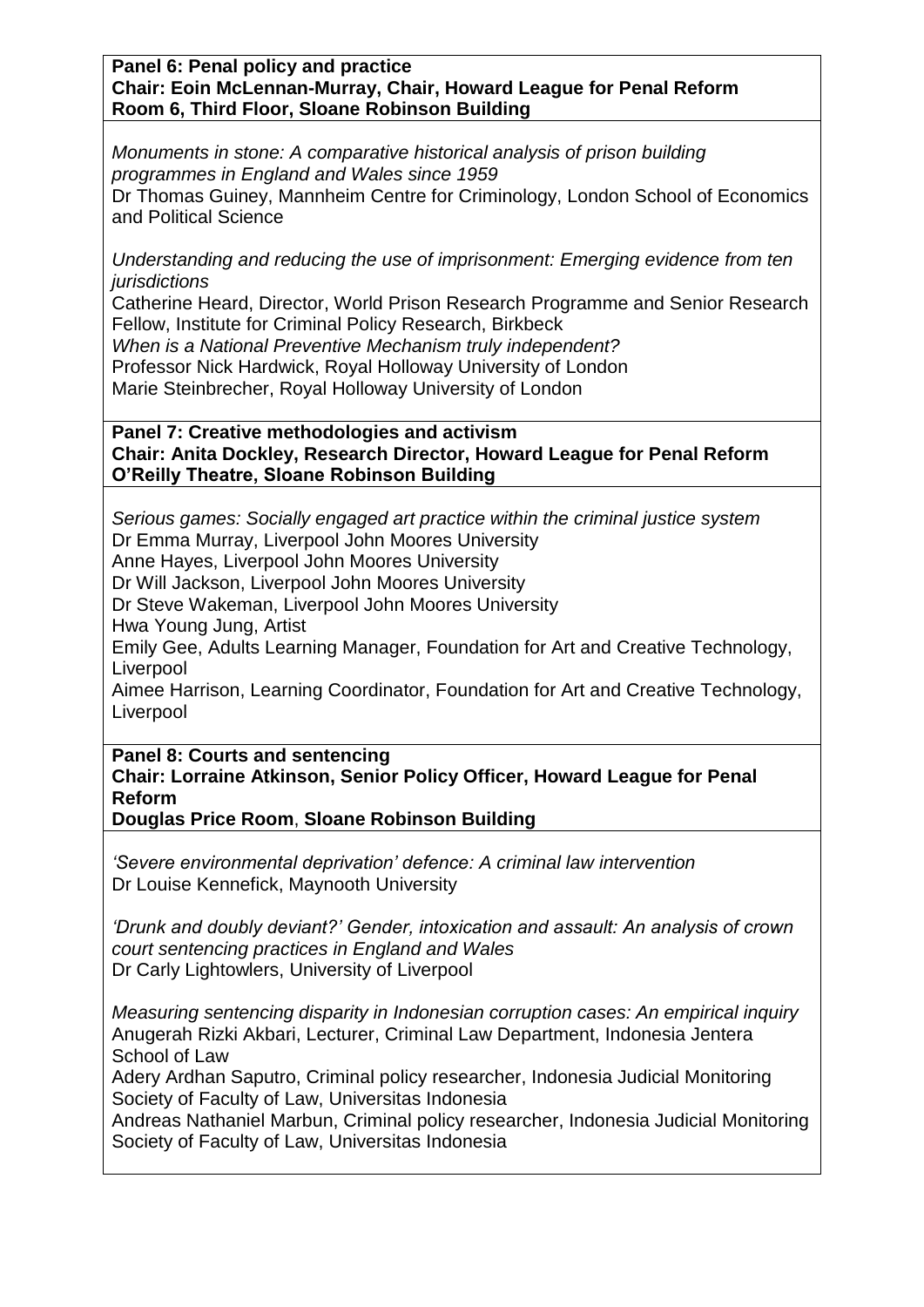*Grime in crime* Suzanne O'Connell, Solicitor, High Court Advocate with Tuckers Solicitors

#### **Panel 9: Counter-terrorism and terrorism Chair: Gerry Marshall, Trustee, Howard League for Penal Reform Roy Griffiths Room, Arco Building**

*Radicalisation, containment and dispersal: What can be learned from imprisonment during the Northern Irish conflict?* Claire Green, Queen Mary University of London

*Arab audiences' dependency on traditional and new media as information sources about terrorist attacks in Paris 2015*  Dr Bashar Abdul-Rahman Mutahar, Yarmouk University, Jordan

*Counter-terrorism and judicial review: Justice, mistrust and legitimacy in the Israeli High Court of Justice's jurisprudence on house demolitions* Dr Daniel Ohana, Teaching Fellow, Hebrew University of Jerusalem

*Counter-terrorism laws and human right protection* Zhang Xue, Doctoral Candidate, Sussex Law School

# Day 1: Parallel session 2

**Panel 1: Miscarriages of justice Chair: Dr Julie Trebilcock, Middlesex University and Howard League Research Advisory Group Room 1, Third Floor, Sloane Robinson Building**

*Reforming the adversarial legal system and freeing innocent people* Tim Bakken, Professor of Law, US Military Academy, West Point

*The impact of the CCRC; is it fit for purpose?* Dr Jill Dealey, Research Officer in Criminology, University of Winchester

*Innocence compensation: A comparative analysis of the common law and civil law traditions* Dr Myles Frederick McLellan, Algoma University, Canada

**Panel 2: Restorative justice Chair: Gerry Marshall, Trustee, Howard League for Penal Reform Room 2, Third Floor, Sloane Robinson Building**

*Restorative justice: A new approach to an old system?* Dr Yasmin Devi-McGleish, Lecturer in Criminology, University of Wolverhampton Dr David J Cox, Reader in Criminal Justice History, University of Wolverhampton

*The importance of training partner selection and quality assurance when using restorative practices in response to crime* Jennifer L Lanterman, PhD, Assistant Professor, Department of Criminal Justice, University of Nevada, Reno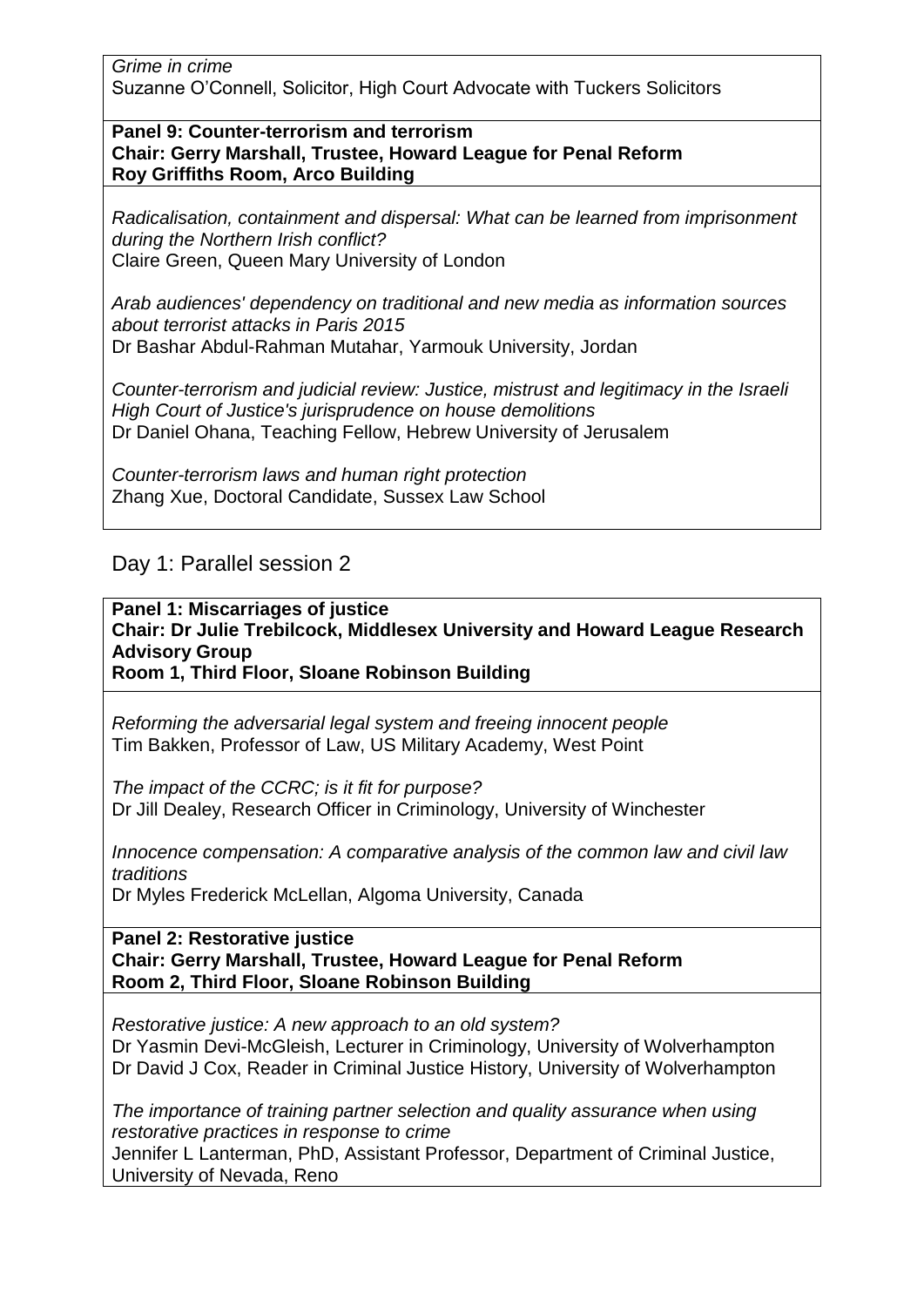*Restorative justice behind prison walls* Inbal Peleg-Koriat, PhD, Yezreel Valley Academic College Dana Weimann-Saks, PhD, Yezreel Valley Academic College

*Restorative justice: How I learned to stop worrying and love inconsistency* Dr Elizabeth Tiarks, Northumbria University

**Panel 3: Policing cultures Chair: Andrew Neilson, Director of Campaigns, Howard League for Penal Reform**

**Room 3, Third Floor, Sloane Robinson Building**

*Does being treated fairly leads to fair treatment of citizens? An exploration of the Croatian police officers' views* Sanja Kutnjak Ivkovich, PhD, SJD, Professor, Michigan State University

*Police diversity: Examining evidence of a tipping point for shifting police culture*

Dr Tara Lai Quinlan, University of Sheffield

*The colonial era of American policing*

Perfecta Oxholm, Goldman School of Public Policy, University of California, **Berkeley** 

**Panel 4: Imprisonment and families**

**Chair: Dr Rachel Condry, University of Oxford and Trustee, Howard League for Penal Reform**

**Room 4, Third Floor, Sloane Robinson Building**

*The pains of indeterminate imprisonment for family members: Findings and implications*

Dr Harry Annison, Lecturer in Criminal Law and Criminology, Southampton Law **School** 

Dr Rachel Condry, Centre for Criminology, Oxford University and Trustee, Howard League for Penal Reform

*An institution within an institution: Young people's experiences of having a family member in prison while they are within a Young Offenders Institution* Kirsty Deacon, PhD Researcher, University of Glasgow

*The rights of dependent children in adult sentencing decisions* Dr Shona Minson, Research Associate, Centre for Criminology, University of Oxford

**Panel 5: Histories of youth justice Chair: Anna Spencer, Caseworker, Howard League for Penal Reform Room 5, Third Floor, Sloane Robinson Building**

*Learning from history by seeing it differently: Frameworks for understanding the socio-historical development of youth justice* Justin Brett, Postgraduate Research Student, Loughborough University Professor Stephen Case, Director of Studies, Department of Social Sciences, Loughborough University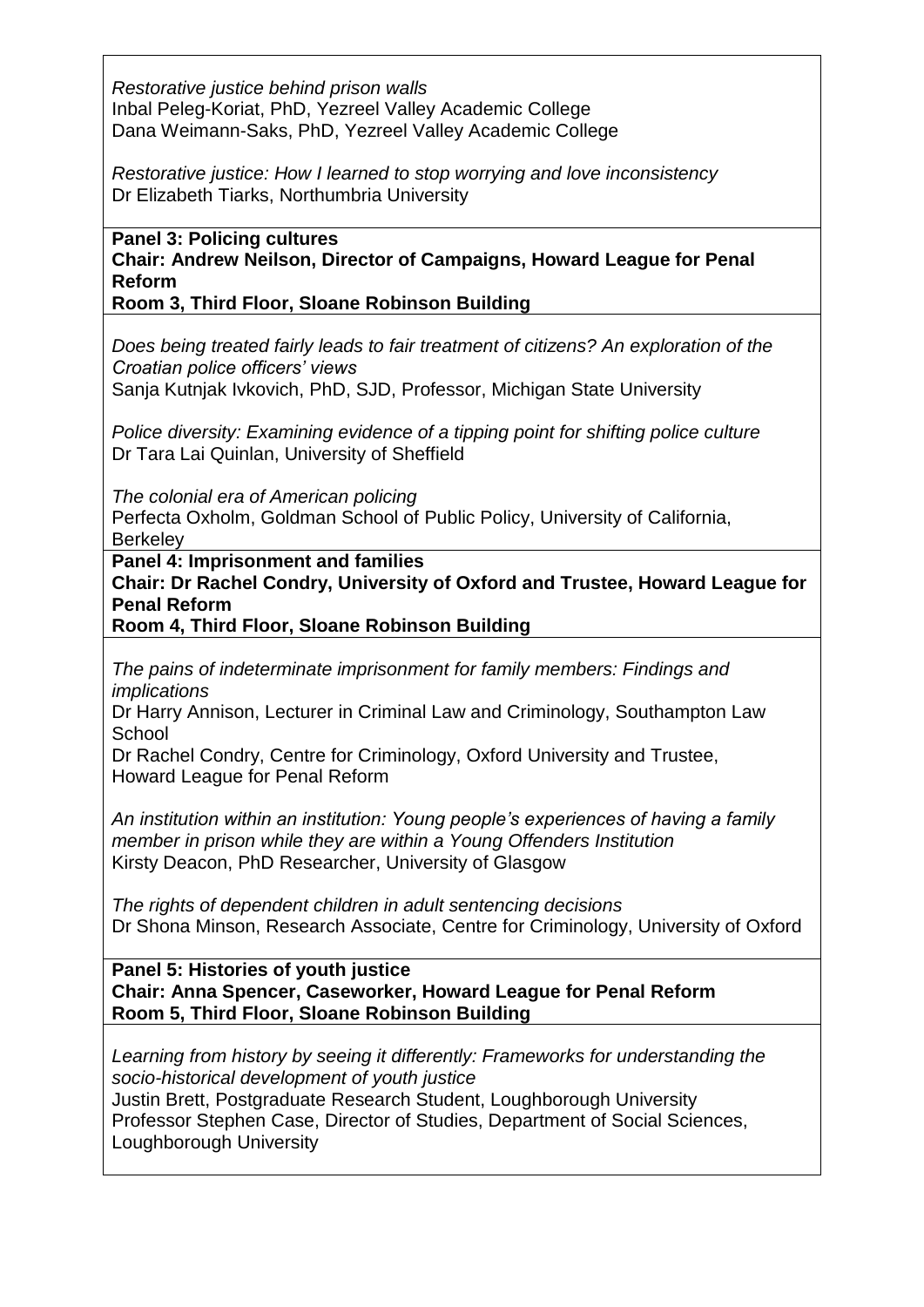*Child removal: Why it is time to end a toxic 200 year experiment* Professor Pamela Cox, Department of Sociology, University of Essex

*Revisiting the borstal experiment, c. 1908–1982* Heather Shore, Professor in History, Leeds Beckett University Helen Johnston, Reader in Criminology, University of Hull

### **Panel 6: Race and public spaces Chair: Stephanie Davin, Campaigns Officer, Howard League for Penal Reform Room 6, Third Floor, Sloane Robinson Building**

Sharks and minnows in the war on drugs: A study of quantity, race and drug type in drug assets

Joseph E Kennedy, Martha Brandis Term Professor of Law, University of North Carolina School of Law; J.D. UCLA School of Law; B.A. Stanford University.

*The role of space in eugenics criminology* Brie McLemore, PhD Student, University of California Berkeley

*Implicit racial bias and students' Fourth Amendment Rights* Jason P Nance, Professor of Law, Center on Children and Families, University of Florida Levin College of Law

*"Power to the people!" The regulation of police stop and search in England and Wales*

Dr Michael Shiner, Associate Professor, London School of Economics and Political **Science** 

Paul Thornbury, Head of Security, LSE; and a PhD Candidate in the Department of Sociology, London School of Economics and Political Science

**Panel 7: Narrative criminology and penal practice Chair: Dr Laura Janes, Legal Director, Solicitor, Howard League for Penal Reform**

**O'Reilly Theatre, Sloane Robinson Building**

*Innovation and justice*

Carlotta Allum, Stretch Founder and Director, MA, Unlock Trustee, RSA Fellow, WCMT Fellow

*Lessons learnt from the narratives of women who self-harm while in prison: A crosssectional descriptive study*

Jonathan Gibb, Medical Student, University of Manchester

*Young people's voices shaping law and practice: a participatory approach to legal advice, education and change*

Dr Laura Janes, Legal Director, Howard League for Penal Reform Lorraine Atkinson, Senior Policy Officer, Howard League for Penal Reform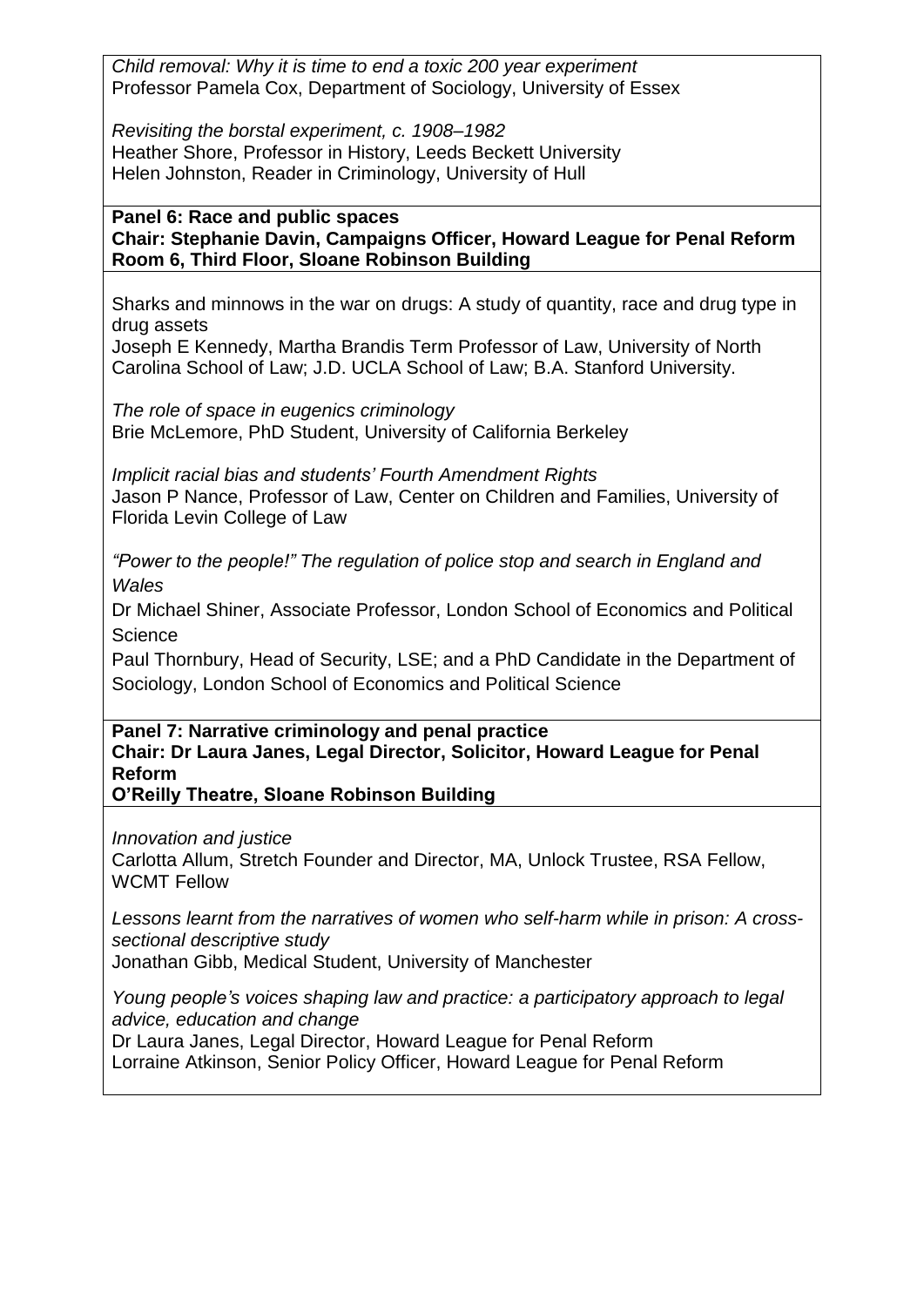**Panel 8: Criminalising public space Chair: Eoin McLellan-Murray, Chair, Howard League for Penal Reform Douglas Price Room, Sloane Robinson Building**

*Begging and freedom. The two (antithetic?) faces of common law* Eleonora Innocenti, Attorney at law, member of the Florence Bar Association; PhD in Comparative Law, University of Florence, Italy

*No fixed abode, no property, no justice: Revisiting the relationship between homelessness and justice* Dan McCulloch, Lecturer in Criminology, The Open University Vickie Cooper, Lecturer in Criminology, The Open University

*Boredom and the buzz: 'It's all about killing time'* Dr Johanne Miller, Lecturer, University of the West of Scotland

**Panel 9: Howard Journal publishing workshop Roy Griffiths Room, Arco Building**

Professor Ian Loader, University of Oxford and Editor-in-Chief, Howard Journal for Crime and Justice

Grace Ong, Senior Journals Publishing Manager, Wiley, Global Research Anita Dockley, Managing Editor, Howard Journal of Crime and Justice and Research Director, Howard League for Penal Reform

# Day 1: Parallel session 3

**Panel 1: Trauma-informed practice Chair: Stephanie Davin, Campaigns Officer, Howard League for Penal Reform Room 1, Third Floor, Sloane Robinson Building**

*The Enrich approach – Trauma-informed policing*

Superintendent Stan Gilmour, Local Policing Area Commander for Reading Natausha van Vliet, Director of Business Development, Parents And Children **Together** 

*Youth justice: Does it require an omnicultural and trauma-informed approach?*  Iman Haji, Research and Programme Coordinator, Khulisa

*The Anawim research study: A gold standard evidence base for community interventions with women after custody*

Dr Joanna Long, School of Social Policy, University of Birmingham

Dr Susie Balderston, Senior Research Fellow, University of Birmingham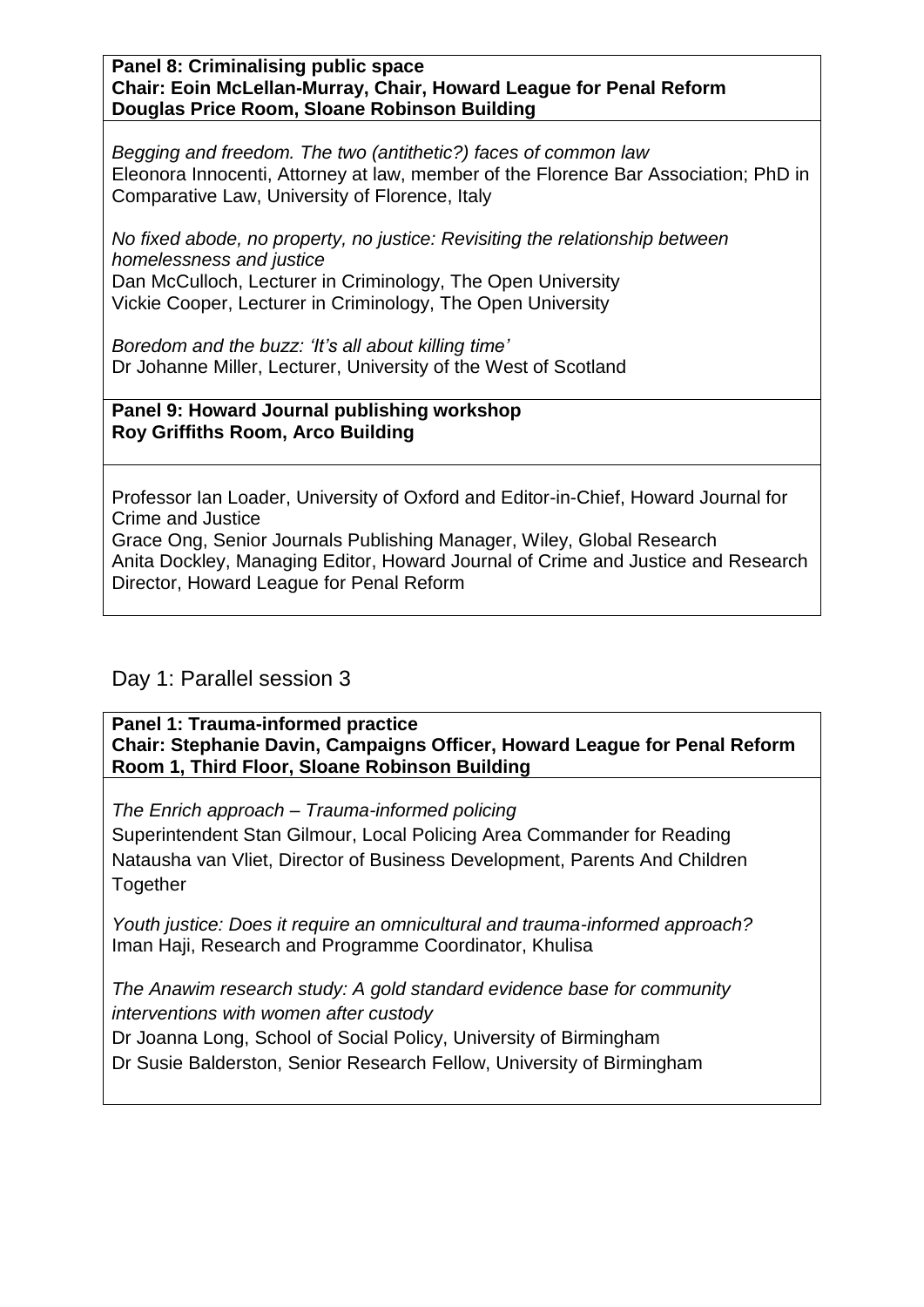#### **Panel 2: Judicial practice Chair: Anna Spencer, Caseworker, Howard League for Penal Reform Room 2, Third Floor, Sloane Robinson Building**

*Plea bargains, judicial conflict resolution and criminal mediation* Professor Michal Alberstein, Bar-Ilan University, Israel Dr. Nourit Zimerman, Bar-Ilan University, Israel

*Legal empowerment: Promoting autonomy, avoiding institutional inequality* Yurii Sheliazhenko, Post-graduate student, KROK University of Economics and Law (Kyiv)

*The effects of malleability beliefs and emotions on judicial assessment* Dana Weimann-Saks, PhD, lawyer and a social psychologist, and faculty member at the Yezreel Valley Academic College

Inbal Peleg-Koriat, PhD, lawyer and conflict management and negotiation specialist, and a faculty member at the Yezreel Valley Academic College

Eran Halperin, PhD, Professor and the Dean of the School of Psychology, IDC in Herzliya.

**Panel 3: Restorative justice Chair: Dr Julie Trebilcock, Middlesex University and Howard League Research Advisory Group**

**Room 3, Third Floor, Sloane Robinson Building**

*Making the offer: The construction and selection of the ideal restorative justice victim* Rebecca Banwell-Moore, University of Sheffield

*Restorative justice: Transforming the way we do justice* Lucy Jaffé, Director, Why me? Victims for Restorative Justice

*Towards a "humanism of justice" through restorative justice: Improving criminal justice systems is not a utopia.* Porfessor Grazia Mannozzi, University of Insubria, Como

**Panel 4: Access to justice Chair: Lorraine Atkinson, Senior Policy Officer, Howard League for Penal Reform**

**Room 4, Third Floor, Sloane Robinson Building**

*Procedural justice theory in relation to bereaved family participation in the inquest system following a death in custody* Dr Jo Easton, University of Essex

*Self-representing defendants in magistrate's courts: A growing problem?* Dr Kate Leader, York Law School

*Access to justice in the United States: Are we failing to provide?* Rachel Purcell, J.D., M.L.I.S. Information Management Librarian and Professor of Legal Research, University of Florida Levin College of Law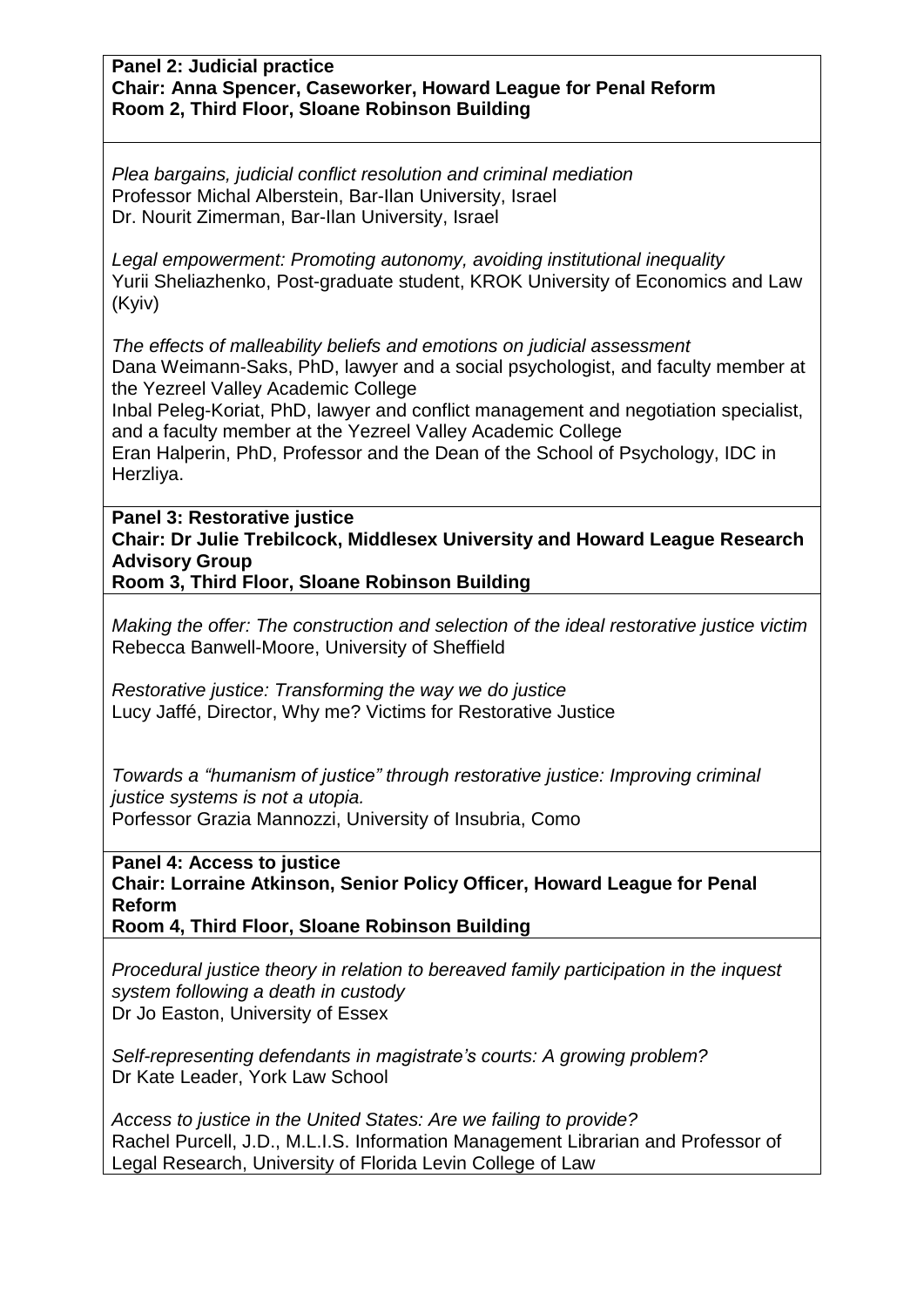**Panel 5: Engagement in prison regimes Chair: Andrew Neilson, Director of Campaigns, Howard League for Penal Reform**

**Room 5, Third Floor, Sloane Robinson Building**

*Prisoners' motivation to engage in healthy behaviours: An evaluation of the cell workout workshops*

Hannah Baumer, PhD Researcher in the School of Law at Royal Holloway, University of London

*"You do what you know until you learn better": Motivation to participate in a prisonbased crime diversion programme* Annie Bunce, PhD student, University of Surrey

*No longer impossible: Reducing overcrowding in South African prisons* Emily Nagisa Keehn, Associate Director, Academic Program at Harvard Law School's Human Rights Program, Cambridge, MA, USA Ariane Nevin, National Prisons Specialist, Sonke Gender Justice, Cape Town, South Africa

**Panel 6: Crime prevention Chair: Anita Dockley, Research Director, Howard League for Penal Reform Room 6, Third Floor, Sloane Robinson Building**

*Signs of rural crime and the aspects which set it apart from urban crime* Roger Hovell, Doctoral Student (DCrimJ) University of Portsmouth

*Crime prevention as distributive justice: A luck egalitarian perspective* Makoto Usami, Professor of Philosophy and Public Policy; Chair of Department of Global Ecology

*The comprehensive control of guns: A systematic study on prevention of violent crimes involving guns in mainland China* Xiaohai Wang, Ph.D. and Ying Liu, Ph.D. College of Criminal Investigation, Southwest University of Political Science and Law, Chongqing, China

**Panel 7: Resettlement culture Chair: Professor Fergus McNeill, University of Glasgow and Chair, Howard League Research Advisory Group O'Reilly Theatre, Sloane Robinson Building**

*Building a resettlement culture within a local prison: A case study of partnership working between practitioners, researchers and educators* Ester Ragonese , Liverpool John Moores University

Dr Helen O'Keeffe (Associate Dean) – Faculty of Education, Edge Hill University Kev Kenealy, Children and Family Interventions Coordinator, G4S, HPM Altcourse Paul Handley, Community Engagement Manager, G4S, HMP Altcourse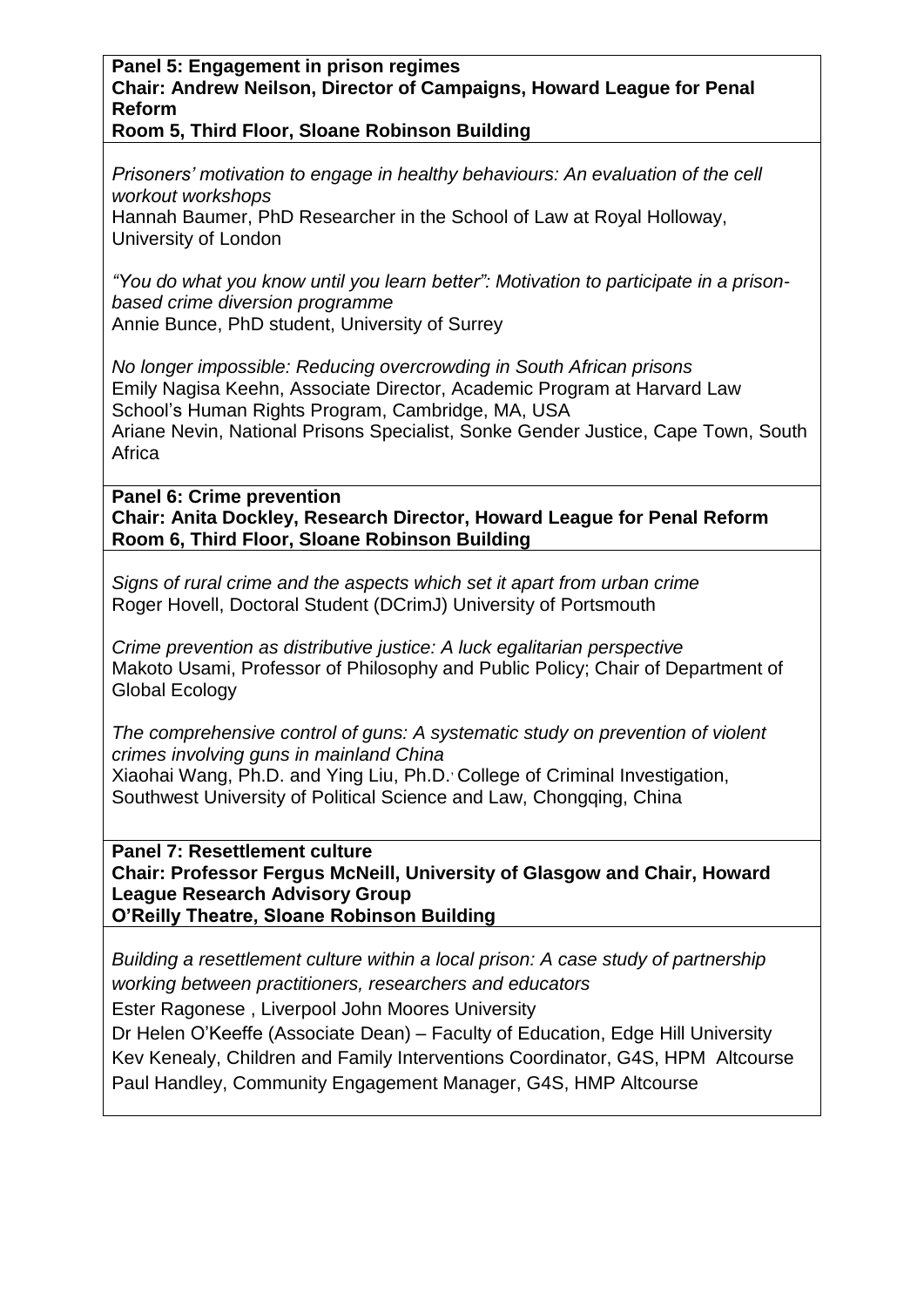A game playing session lead by a team from Liverpool John Moores University and Foundation for Art and Creative Technology, Liverpool

# Day 2: Parallel session 4

#### **Panel 1: Probation and supervision Chair: Professor Lol Burke, Liverpool John Moores University and Howard League Research Advisory Group Room 1, Third Floor, Sloane Robinson Building**

*Post-release supervision of long sentence male prisoners: Perspectives on rehabilitation, resettlement and community supports* Jane Mulcahy, Irish Research Council employment-based PhD candidate in Law at University College Cork, co-funded by the Probation Service, Employment partner is the Cork Alliance Centre, a desistance project in Cork city

*Exploring the potential of victim-oriented electronic monitoring* Dr Craig Paterson, Department of Law and Criminology, Sheffield Hallam University

*Co-creating gendered desistance through personalised engagement and client relationship networks* Natalie Watson, Manchester Metropolitan University

**Panel 2: Reconciliation Chair: Gerry Marshall, Trustee, Howard League for Penal Reform Room 2, Third Floor, Sloane Robinson Building**

*Building a framework for reconciliation* Kevin Hood, Associate Professor/Department Chair, Department of Public Safety and Justice Studies; Faculty of Health and Community Studies MacEwan University

*Development bias of special autonomy in West Papua: studied from bargaining principles of conflict negotiation and prisoner's dilemma of the game theory* Wa Ode Siti Latifatul Malik and Siti Khotima, Universitas Gadjah Mada, Indonesia

*The role of amnesty laws in processes of reconciliation: Between moving forward and the erasure of the past* Carla Prado, Centre of Social Studies, University of Coimbra, Portugal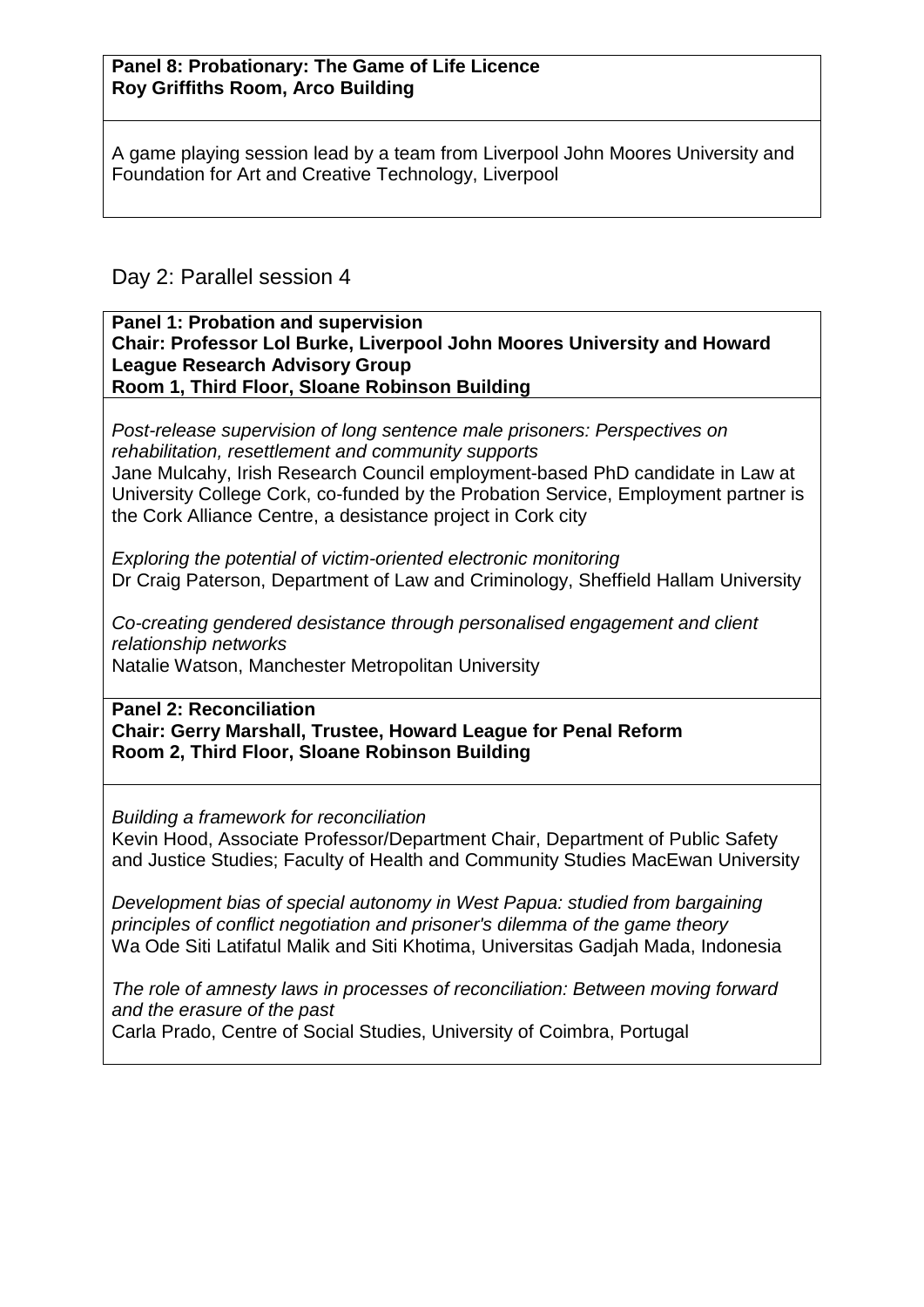### **Panel 3: Rethinking justice Chair: Andrew Neilson, Director of Campaigns, Howard League for Penal Reform**

**Room 3, Third Floor, Sloane Robinson Building**

*Defendants on video – conveyor belt justice or a revolution in access?* Penelope Gibbs, Research Associate, Centre for Criminology, University of Oxford

*DIY policing, democratisation and the digital disruption of law enforcement* Katerina Hadjimatheou, Research Fellow, Interdisciplinary Ethics Research Group Dept. of Politics and International Studies, University of Warwick

*Plea bargaining in India: Need for re-look*

Ajay Kumar, Professor at JIMS School of Law, GGS IP University, New Delhi. Aditya Kumar Singh, student of BBA LLB- IInd year at JIMS School of Law, GGS IP **University** 

*Becoming architects of justice: Moving beyond traditional paradigms and models of justice*

Dr David Patton, Senior Lecturer in Criminology, University of Derby

**Panel 4: Veterans and the criminal justice system Chair: Dr Emma Murray, Liverpool John Moores University Room 4, Sloane Robinson Building**

*Exploring opportunities for desistance from crime for ex-military personnel in custody* Dr Christine Haddow, Lecturer in Criminology, Edinburgh Napier University

*10-years on? Empowering the creative agency of military veterans in prison through socially engaged art*

Dr Emma Murray, Senior Lecturer in Criminology, Liverpool John Moores University

*A review of the literature: The complexity of studying the military veteran offender and the families who are affected by them* Jacqueline Rappoport, PhD Researcher, Edinburgh Napier University

**Panel 5: Redesigning justice decisions Chair: Christopher Bennett, University of Sheffield and Howard League Research Advisory Group Room 5, Third Floor Sloane Robinson Building**

*Expert decision-making, democracy and criminal justice* Dr Christopher Bennett, Department of Philosophy, University of Sheffield

*Delivering justice in an age of algorithims* Dr Mojca M Plesničar, Institute of Criminology, Faculty of Law, Ljubljana

*Sentencing offenders: Is it impossible to employ restoration as alternative to proportionality?*

Professor Stephan Terblanche, Department of Criminal and Procedural Law, University of South Africa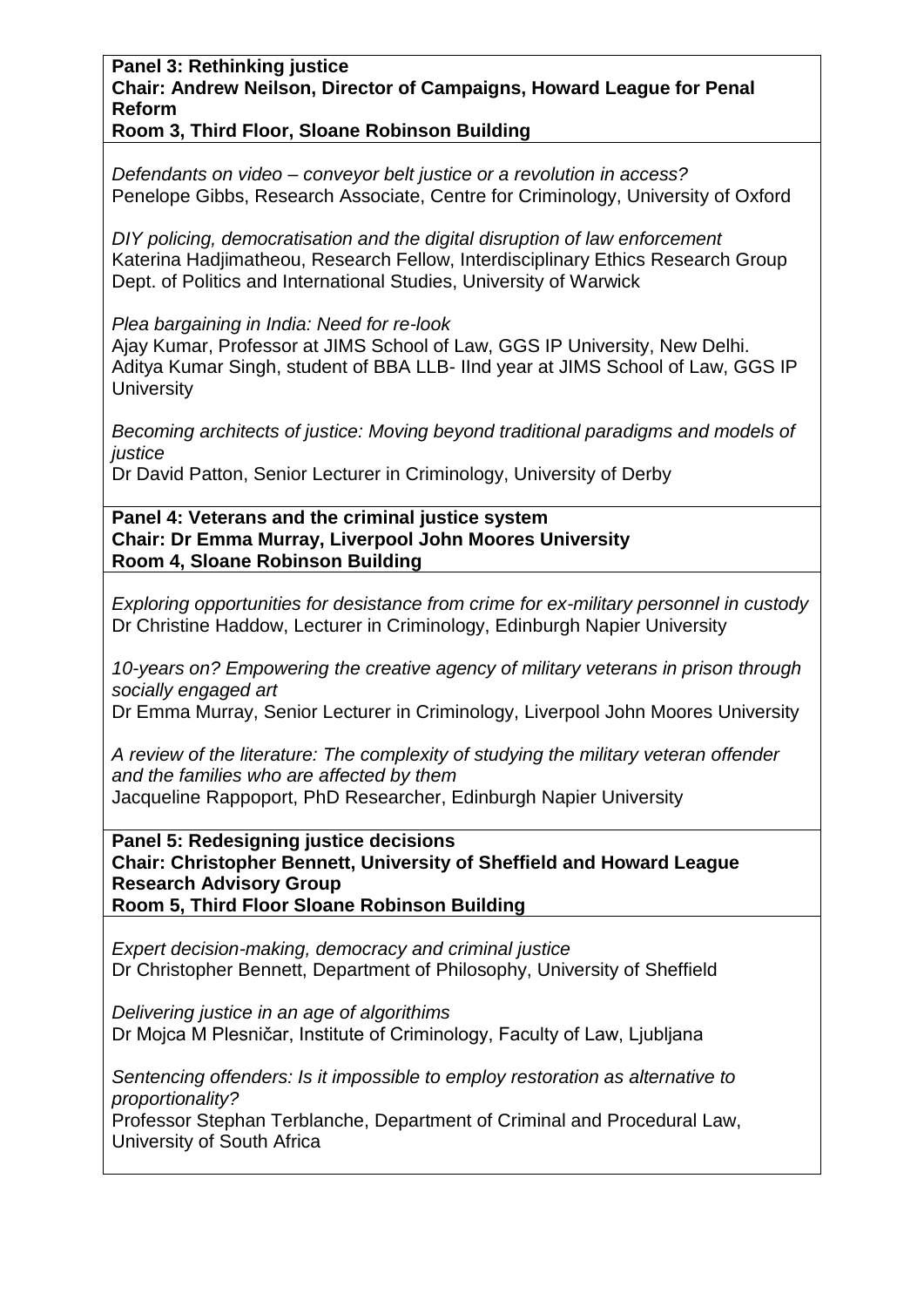*More than numbers: Our response to youth justice* Malvika Unnithan, Northumbria University

#### **Panel 6: History and justice**

**Chair: Frances Crook, Chief Executive, Howard League for Penal Reform Room 6, Third Floor, Sloane Robinson Building**

*Mere anarchy? or, what Yeats might have told us about colonialism, storytelling and the narrative arc of the British justice system* Dr Victoria Anderson, Chair of Stretch Charity; Visiting Researcher, Cardiff University

*Looking backward to see forward: A review of falling levels of crime in contrast to a record prison population*

Roger Hovell, Doctoral Student (DCrimJ) University of Portsmouth

*The disenfranchisement of ex-felons in Florida: A history* Sarah A Lewis, Professor of Legal Research, University of Florida Levin College of Law

*This paper focuses on the neglected history of international human rights campaigning by members of the Howard League for Penal Reform during the 1920s, '30s and '40s.*

Dr Anne Logan, University of Kent

**Panel 7: Youth justice policy and practice Chair: Dr Laura Janes, Legal Director, Solicitor, Howard League for Penal Reform**

**O'Reilly Theatre, Sloane Robinson Building**

*The punitive continua of youth justice: An end to the age of innocence* Professor Stephen Case, Loughborough University

*Which children do we place in secure in England and what are their needs?* Heidi Hales, Consultant Adolescent Forensic Psychiatrist; Chair of the Adolescent Forensic Psychiatry Special Interest Group at the Royal College of Psychiatry Professor Annie Bartlett, Professor of Offender Healthcare St George's, University of London; Honorary Consultant in Forensic Psychiatry CNWL NHS FT; Clinical Director, Health in Justice and other Vulnerable Adults Clinical Network, NHSE (London)

*Prison without trial: The case of Nigerian young offenders* Genevieve P Ohaeresaba, Director of C-JUSOS Consults

*The impact of political and professional networks on the reform of youth justice in new democracies* Daniela Rodríguez Gutiérrez, University of Edinburgh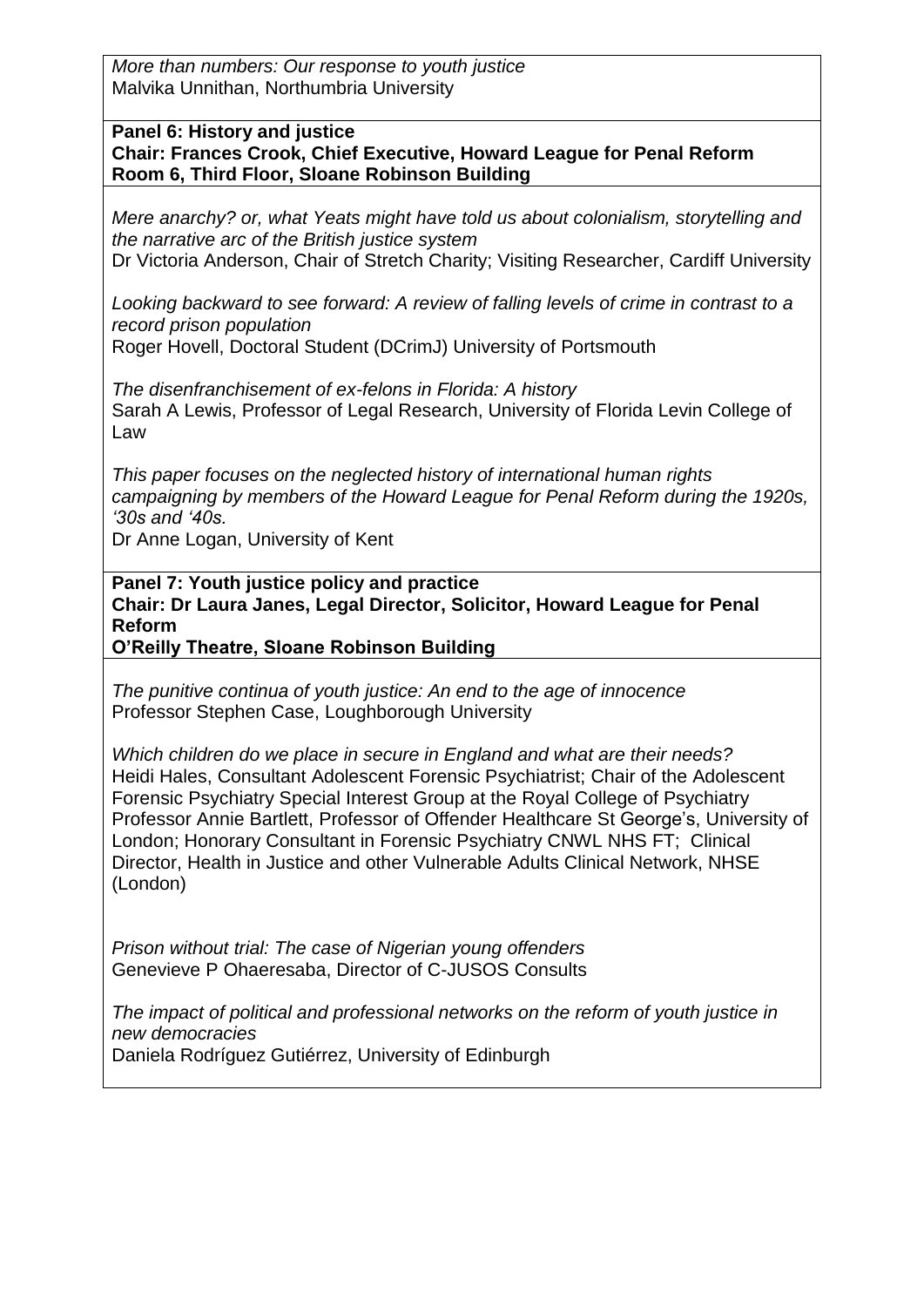#### **Panel 8: Victims of crime Chair: Robert Preece, Campaigns and Communications Manager, Howard League for Penal Reform Douglas Price Room, Sloane Robinson Building**

*Examining victim rights within China: Face-to-face interviews with Chinese criminal justice bureaucrats* Jing Cao, Tilburg University, Netherlands and Southwest University of Political Science and Law, China

Tao Li, Southwest University of Political Science and Law, China

*Communicative justice for victims of international crimes?* Patryk Gacka, University of Warsaw, Poland

*What should justice look like? Perspectives of victim/survivors* Professor Marianne Hester, Chair in Gender, Violence and International Policy, School for Policy Studies, University of Bristol

*A new model of criminal justice: Victims' rights as advancing penal parsimony and moderation* Dr Marie Manikis, McGill University

**Panel 9: Probationary: The Game of Life Licence**

**Roy Griffiths Room, Arco Building**

A game playing session lead by a team from Liverpool John Moores University and Foundation for Art and Creative Technology, Liverpool

# Day 2: Parallel session 5

**Panel 1: The legality and hope of long term imprisonment Chair: Dr Julie Trebilcock, Middlesex University and Howard League Research Advisory Group**

**Room 1, Third Floor, Sloane Robinson Building**

*In the Search for identity: A Rehabilitative-punitive conundrum in Indonesian criminal justice*

Anugerah Rizki Akbari, Lecturer, Criminal Law Department, Indonesia Jentera School of Law

*Looking for hope in hopeless places: Life limited (re)sentencing for juvenile homicide offenders in the US and its discontents*

Dr Evi Girling, Senior Lecturer in Criminology, School of Social Science and Public Policy, Keele University

*Re-designing justice for those subject to indeterminate sentences for public protection*

Dr Ailbhe O'Loughlin, Lecturer, York Law School

Dr Harry Annison, Lecturer in Criminal Law and Criminology, Southampton Law School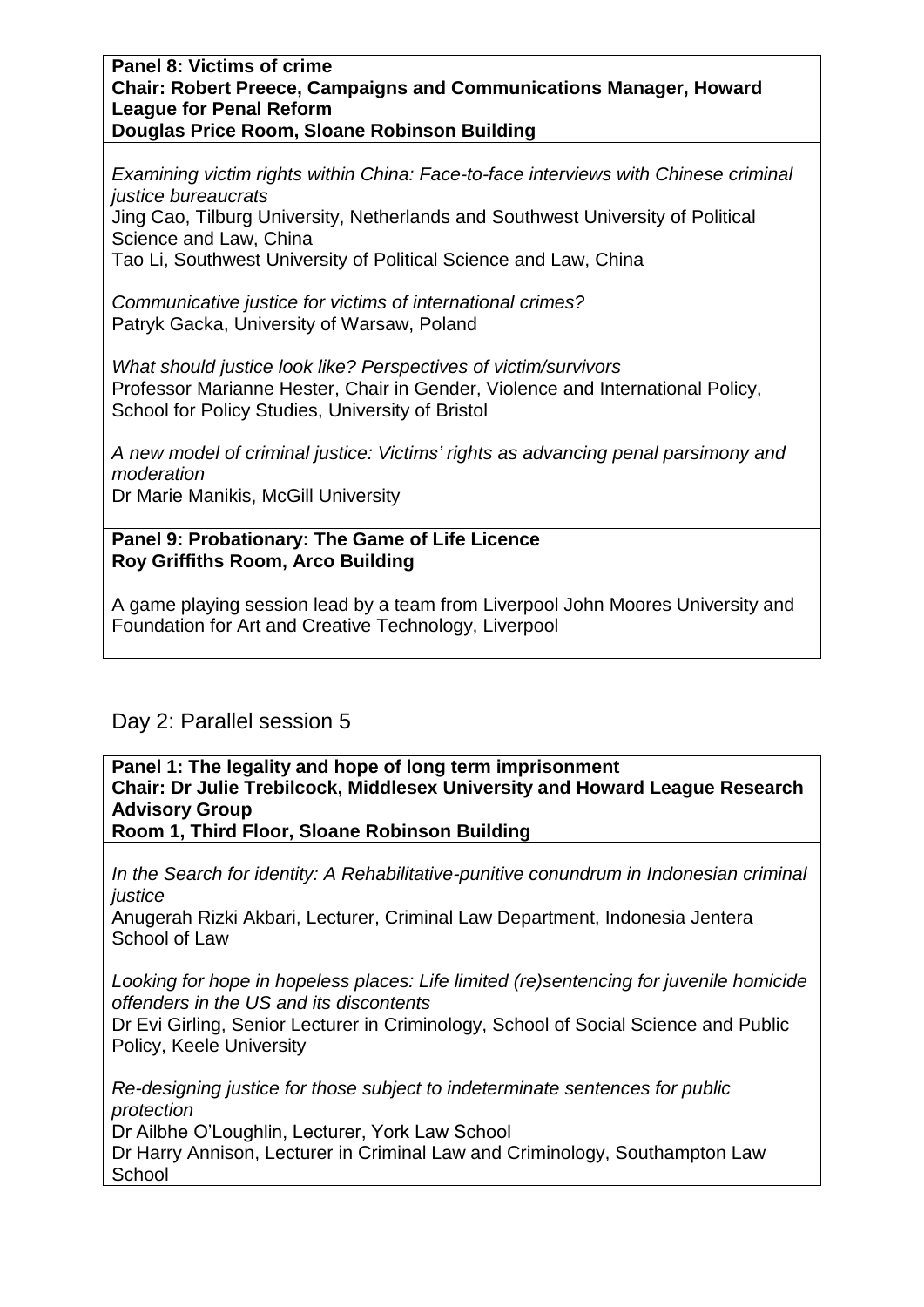*Hope, life imprisonment and human rights* Dr Marion Vannier, University of Manchester

**Panel 2: Gender and violence**

**Chair: Dr Laura Janes, Legal Director, Solicitor, Howard League for Penal Reform**

**Room 2, Third Floor, Sloane Robinson Building**

*Social justice in civil courts for whom? Women, domestic abuse and agency* Dr Kirstin Anderson, Lecturer in Criminal Justice, The University of the West of **Scotland** 

*Prostitution, exploitation, inequality and justice* Dr Andrea Matolcsi, Senior Research Associate, University of Bristol, Centre for Gender and Violence Research

*Safety and the city: A critical understanding of gender violence in India* Ayesha Wahid, University of Michigan Ann Arbor

**Panel 3: Young people and vulnerability Chair: Claire Salama, Solicitor, Howard League for Penal Reform Room 3, Third Floor Sloane Robinson Building**

*Exploring peer mentoring as a form of innovative practice with young people at risk of child sexual exploitation* Dr Gill Buck, University of Chester

*'Children must be protected from all forms of violence'; including the violence of committing a crime - a literary analysis of the violent effect criminalisation has on children in England and Wales* Pia de Keyser, Birkbeck School of Law

*Neuro-psychological disabilities in executive functions and fluid intelligence of juvenile offenders in probation programmes in Santiago de Chile* Gabriel Sepúlveda, Corporación Promesi

*Navigating online space: Risk and harm experienced by vulnerable children and young people in a coastal resort* Dr Sarah Tickle, Liverpool John Moores University Dr Sarah Greenhow Liverpool John Moores University

**Panel 4: Minorities and justice Chair: Gerry Marshall, Trustee, Howard League for Penal Reform Room 4, Third Floor, Sloane Robinson Building**

*Reclaiming justice: Transformative potential in Aotearoa New Zealand* Dr Katie Bruce, Director of JustSpeak, New Zealand

*Attitudes and identities of young male Muslim ex-prisoners: Prison as a source of respite from community conflict* Tracey Davanna, University of Birmingham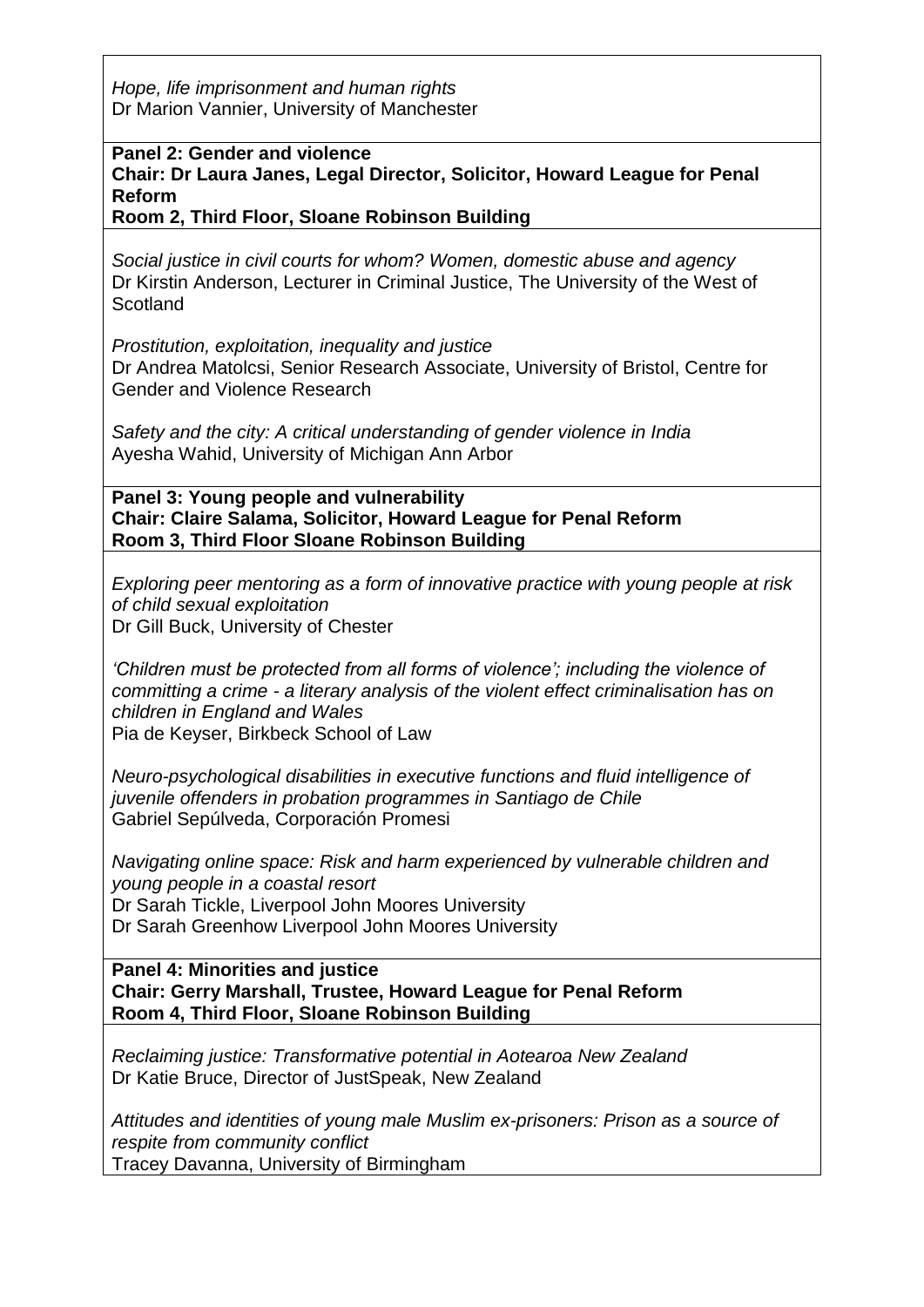*Confined queers: The role of human rights in challenging the essentialist legal framework of UK prisons*

Giuseppe Zago, Northumbria University

**Panel 5: Criminalisation of children Chair: Andrew Neilson, Director of Campaigns, Howard League for Penal Reform Room 5, Third Floor, Sloane Robinson Building**

*Young people and the police: A perception gap?* Katharine Evans, PhD Student, Liverpool John Moores University

*Diversion inside out: 'Preventive supervision' in Hungary - Comments on fairness and proportionality in responding to antisocial behaviour of youth* Eszter Párkányi, University of Leeds

*Residential care and criminalisation: The impact of system abuse* Dr Julie Shaw, Senior Lecturer in Criminology, Liverpool John Moores University

**Panel 6: Rethinking justice Chair: Professor Ian Loader, University of Oxford Room 6, Third Floor, Sloane Robinson Building**

*Civility, trust, and the relation between the rule of law and law enforcement* Jonathan Jacobs, John Jay College of Criminal Justice

*How the doctrine of Hell has shaped our criminal justice system and how that can be undone*

Christabel McCooey, Criminal and Human Rights Barrister, Goldsmith Chambers

*Respect and criminal justice*

Dr Gabrielle Watson, Leverhulme Early Career Fellow, Faculty of Law, University of Oxford; Postdoctoral Research Fellow, Christ Church, Oxford

**Panel 7: Women and justice Chair: Dr Emma Murray, Liverpool John Moores University O'Reilly Theatre, Sloane Robinson Building**

*Transforming punishment for women? Experiences of gender-specific services in a Women's Centre* Kirsty Greenwood, Liverpool John Moores University

*Infiltrating the gendered criminal system for justice and human rights* Carol Jacobsen, Professor of Art, Women's Studies and Human Rights, The University of Michigan, Director, Michigan Women's Justice and Clemency Project, The University of Michigan

*Imprisoned mothers separated from their young children: Redesigning current policy and practice from staff perspectives* Claire Powell, PhD student, Forensic Psychology, Middlesex University